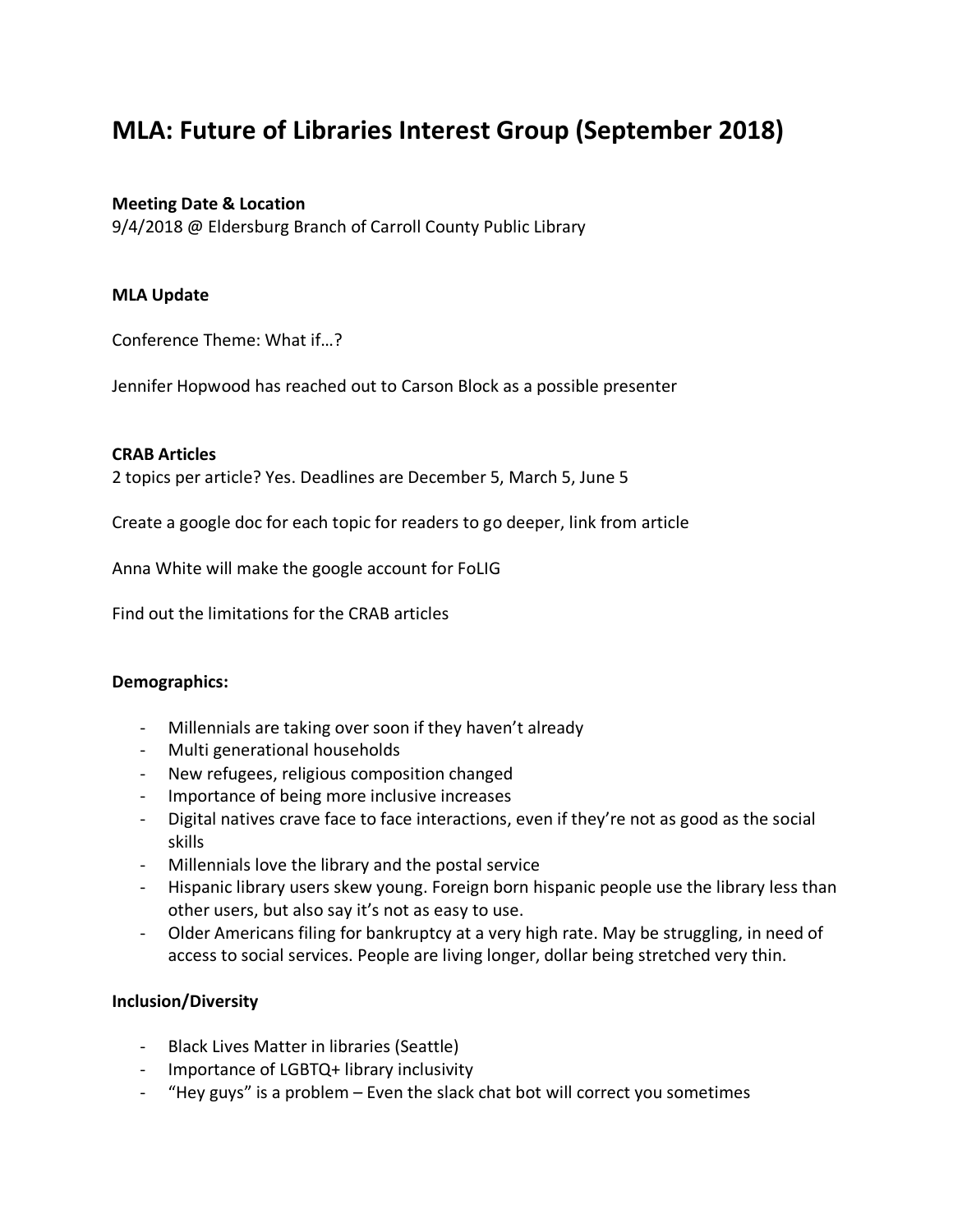- Lime (bike sharing) offers way to pay cash instead of needing a smartphone/credit card and discount program. Getting the word out about these discount programs and alternate options can be difficult.

# **Community engagement trends for 2018**

- Open data transparency from governments
- Augmented reality governments are using it as a way to get the public more involved in designing a playground, thinking about possible construction proposals
- "Platforms" create online communities, what a platform does really matters
- Block chain using this instead of DRM for ebooks. Might make ebooks more accessible without heavy licensing. Valuable for startups and entrepreneurs
- Traditional methods of community engagement are still important. Combine these new things with physical reality.
- Investors want to have a role in something with a positive social impact
- Longest Table community conversations/engagement; craving face to face

# **Data, Digital Citizenship, and Online Communities**

- Power of play, play is disappearing. Latest research is encouraging pediatricians to prescribe play
- Fallen trust of social media giants.
- Platform convergence things coming together as one
- Matchpool
- Ideation LEGO; brainstorming as a community online

# **Crisis Response and Safety Net**

- Libraries are a crisis response/safety net place for communities to come

# **Design Thinking**

Human centered. Started in the early 90s. Associated with a company called Ideo. Bill and Melinda Gates foundation helped create a specific library toolkit.

**Inspiration** - **How might we…?** "better assist patrons who are English Language Learners" **Ideation - I've learned something...**Interviews with English language learners; went to a nearby Korean supermarket with a list of ingredients only in Korean to experience what it was like for an English language learner in a library.

**Iteration - I have a prototype** Prototype, experiment **Getting to Scale -** Tweak to fit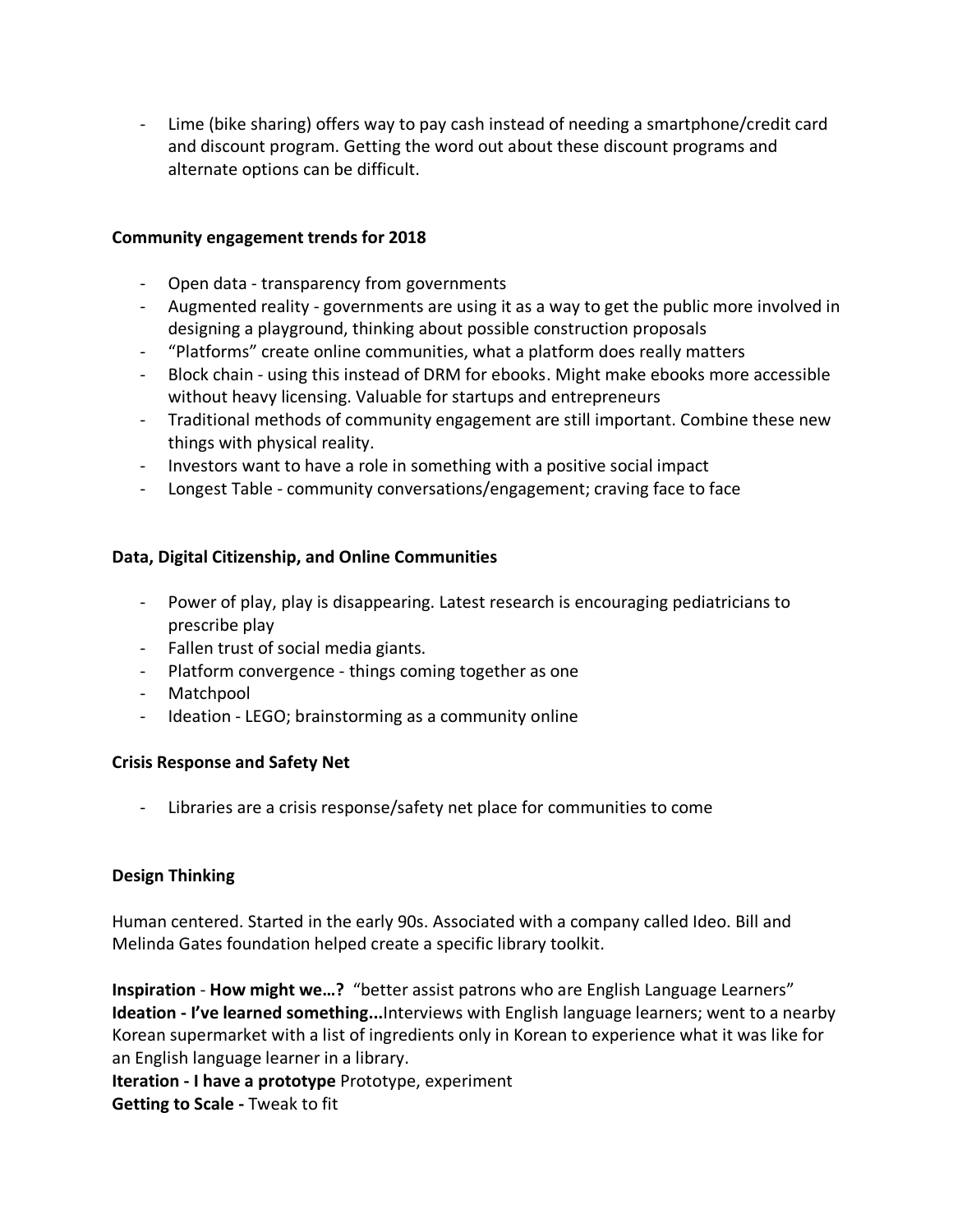Cindy's question - how do we make Design Thinking work for administrative needs? "How might we get our funders to understand needing to change our budget?"

The Idea Agent is a good "design thinking" equivalent for administrative needs.

Design for Diversity poses that libraries are not neutral, that we make choices every day about where we stand on particular topics.

Design Thinking and Design for Diversity are two answers for libraries already to the changing demographics in the community.

# **Discussion Questions**

1. What needs were these frameworks built to address? In what contexts are these frameworks most applicable?

2. Do they realistically provide a framework in which to implement patronfocused change on a personal level? On an organizational level?

3. How do their applications differ in school/public/academic/archival contexts?

4. Which community/demographic trends are addressed by the supplied case studies and tools? (demographic shifts, inclusion and access, community engagement, digital citizenship, crisis response) What are the actual responsibilities of a library? How far does our commitment to customers go? What is crisis response in a library? What do we provide?

5. How can these resources be applied to current demographic trends and community needs in your institution/county/state?

6. In what ways can these frameworks serve as steps toward building patron-focused library futures?